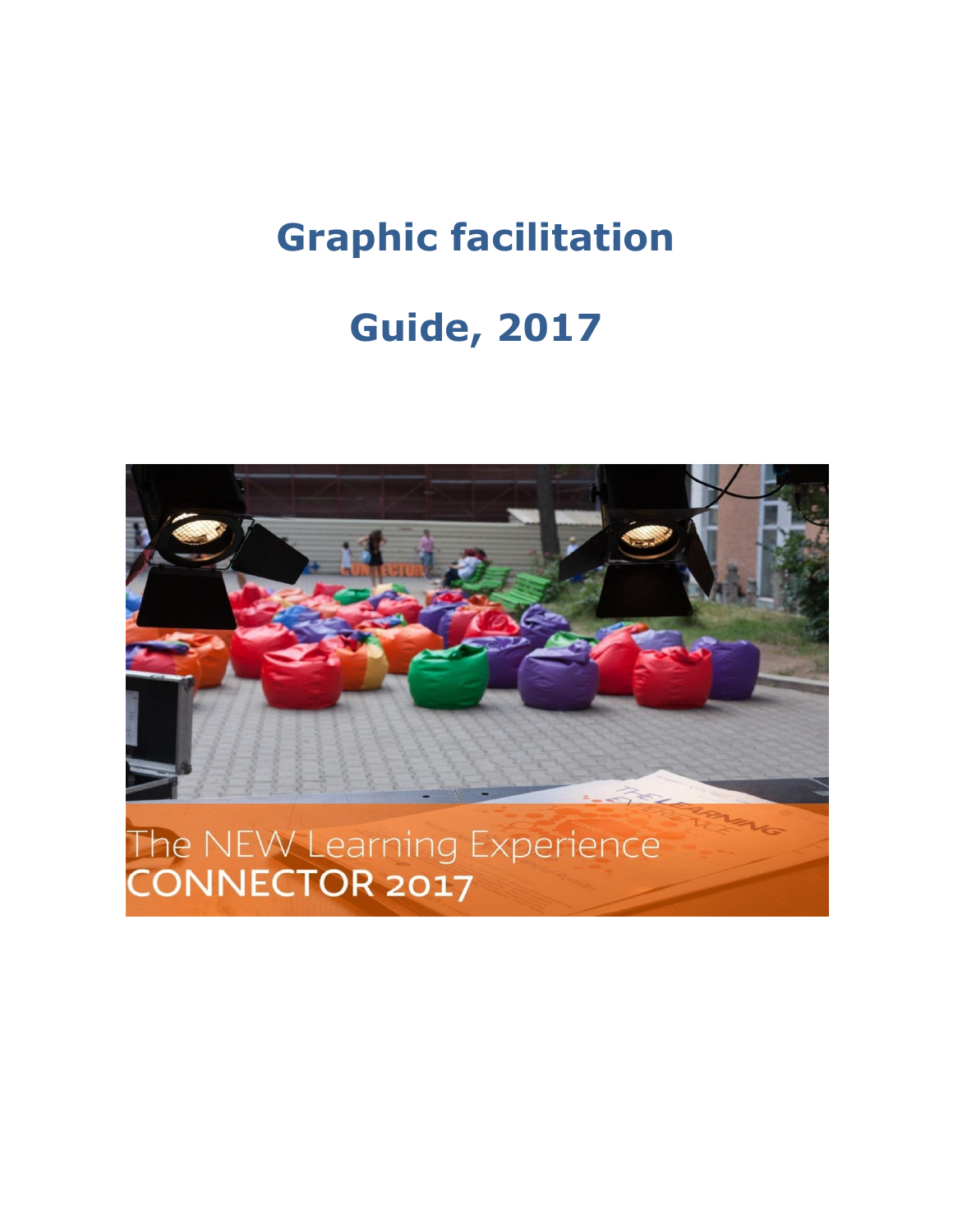## **Author:**

### **Mihai Iacob**

# **Graphic illustration:**

### **Răzvan Olaru**

© Images: CONNECTOR editions 2014-2017

**ISBN: ....**

#### **©ANPCDEFP**

## **Disclaimer**

This publication ....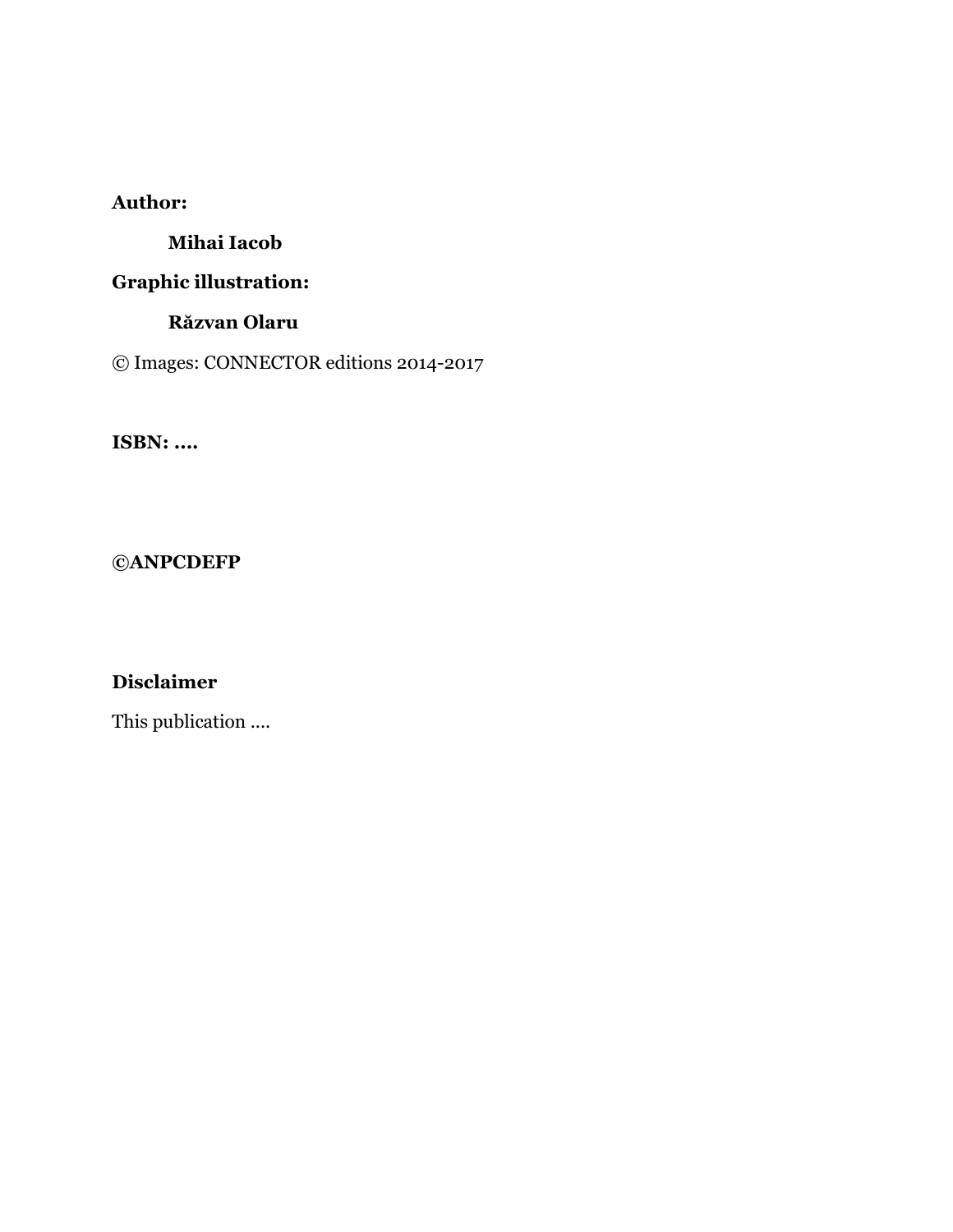## **Contents**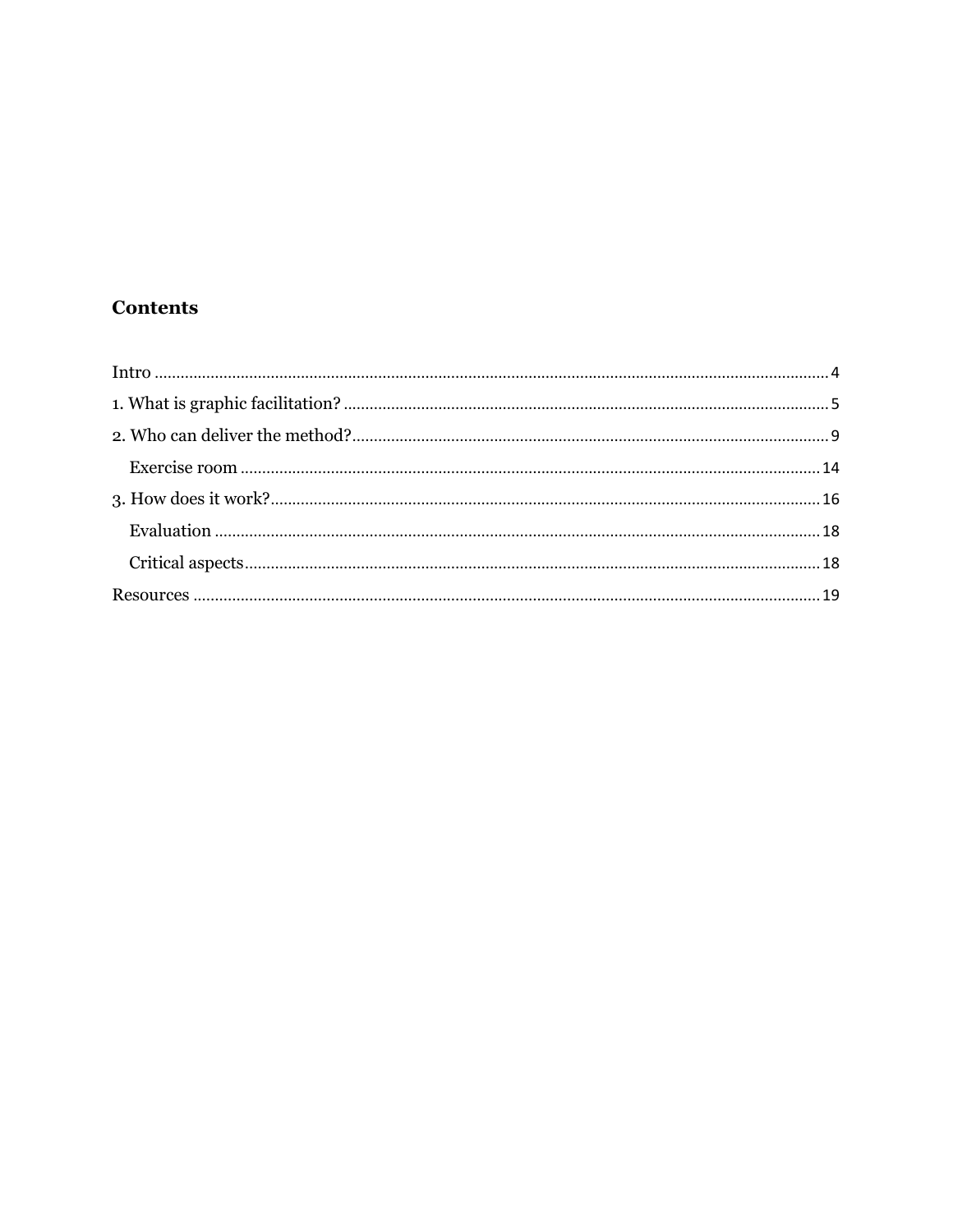#### <span id="page-3-0"></span>**Intro**

This guide has been created on the basis of the experiences collected during the international conference CONNECTOR, the 4th edition, held between 3 and 8 July, in Bucharest. This was an event that aimed to bring together education professionals interested in creating an interactive learning area and exchanging best practices at European level. The event is organized by the National Agency for Community Programmes in the Field of Education and Vocational Training (ANPCDEFP) with the support of the Erasmus+ programme.

For a week, 84 professionals from different fields of education (school, VET, youth, adults) from 18 countries were accompanied by a team of trainers in exploring eight nonformal education methods: forum theater, improvisational theater, debate, graphic facilitation, photovoice, living library, non-violent communication, socio-educational animation.

The novelty brought by this edition of Connector consisted in the involvement of a group of education experts, who attended the eight workshops and who had the task of transforming the learning experiences that they noticed into accessible guides for the learning facilitators throughout Europe. In order to create the guides, besides the Connector direct experience, each expert consulted a lot of materials and came into contact with experienced people in delivering that method.

What you now have in front of you is the guide for **graphic facilitation**. It aims at representing a gateway to this method and a tool to accompany the first steps of the education professionals who would like to include it within their portfolio. Although it contains elements related to the acquiring working skills, the guide does not aim to replace a training program or the contact with the community of practitioners who created and developed it.

Depending on how much time you have and your learning style, we invite you to build your own strategy to address the contents below. In the guide, we tried to structure the information starting from the questions "*what*?" (Chapter 1), "*who*?" (Chapter 2) and "*how*?" (Chapter 3). If you want to get a quick idea on the method, we suggest you start by reading the next chapter (*What is the Graphic facilitation*? - 5 min.), Then go directly to the last chapter (*Resources*) and browse the video resources. You can then, depending on your interest and time resources, return to the guide and make your own strategy to go through it.

(The guide is dedicated to participants in the graphic facilitation group within CONNECTOR 2017 and to the trainer Răzvan Olaru, who managed together to set in motion a dynamic process of learning and sharing experiences that is reflected in these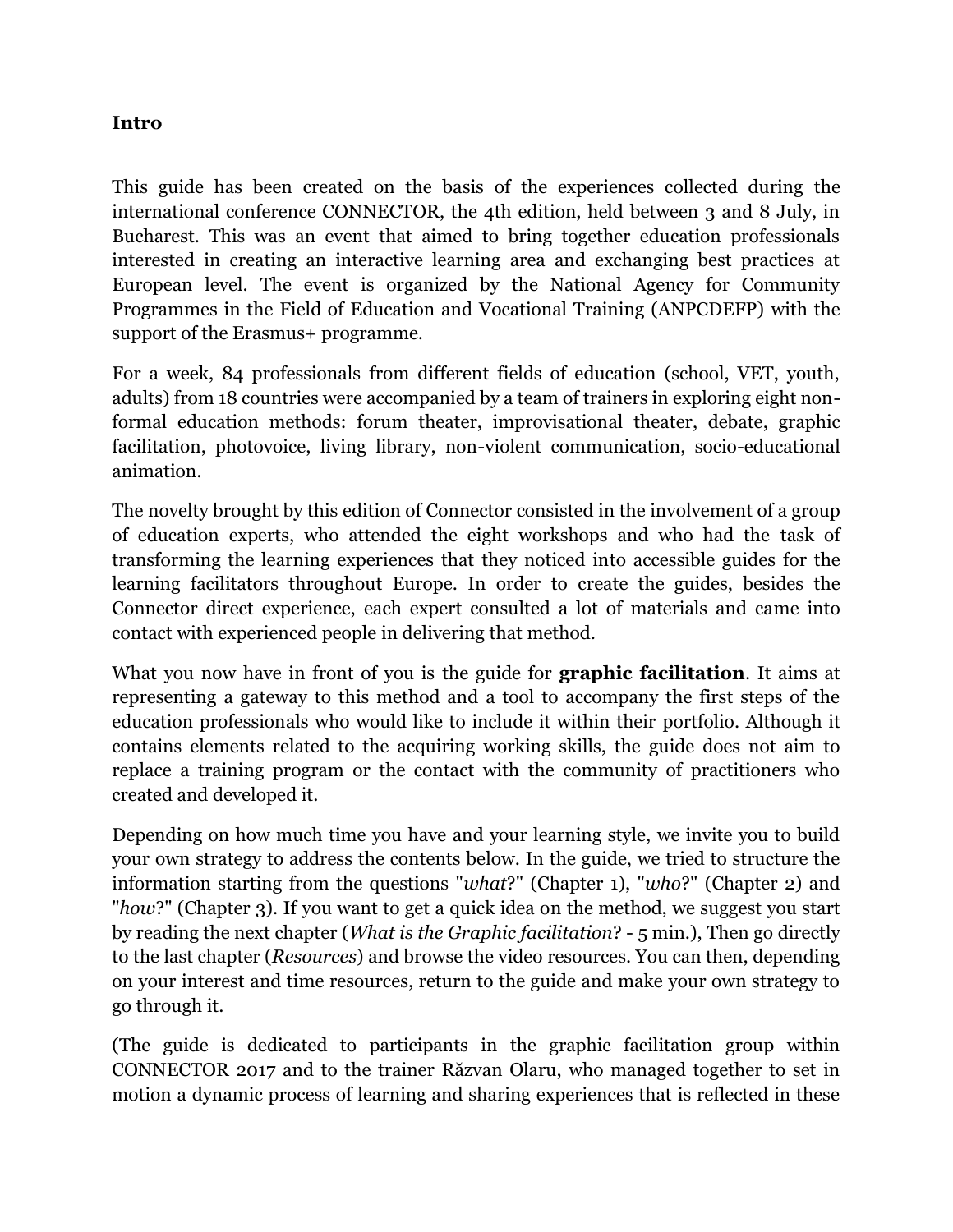pages) - created in the context of the event (there will be only one common introductory note for all guides).



## <span id="page-4-0"></span>**1. What is graphic facilitation?**

Seeking information, you will find two meanings in which the concept of "graphic facilitation" is used.

The first one is very broad and includes any use of visual language elements to facilitate learning, communication or decision-making. It is often used as an umbrella concept for a multitude of practices, methods and techniques. Of these, we can note four forms, among which there is the one that we will refer now to as the graphic facilitation itself:

- Visual note taking: it is the practice of using visual language elements to organize the information received in different contexts for personal use. **ilustrație**
- Graphic facilitation: it is a process in which a trained person organizes the key information of a meeting in progress, in a visual manner, accessible to all the participants.
- Visual recording: a person with graphic illustration skills records what other people say in different contexts (eg. conferences, public meetings, meetings).
- Visual coaching: it is a method that uses the graphic illustration to support individual endeavors, such as personal development and decision-making. ilustrație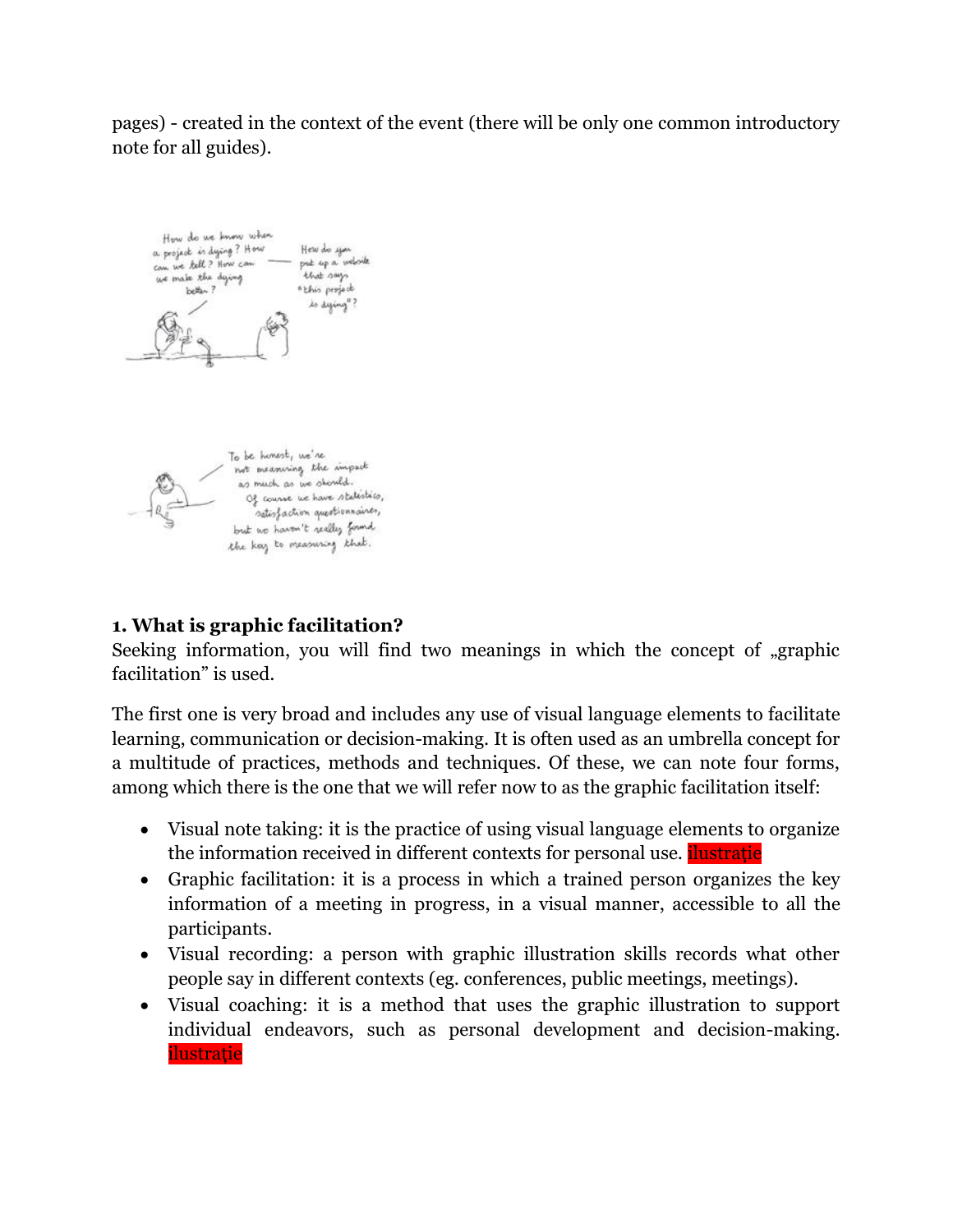Internet searches using the term "*graphic facilitation*" will return results related in particular to graphic performance. The phenomenon is due to the existence of a market for these services that is mainly oriented towards the business environment. The educational applications of graphic facilitation are still little visible in the informational space and the present guide aims to emphasize precisely this feature.

Graphic facilitation is a form of visual communication based on symbols, which calls for synthesis and essentialization to create and transmit accessible messages to the target group. The elements that define it are related to a set of skills held by the facilitator, the previous preparation of the meeting (eg., identifying the participants' characteristics, developing the templates to be used during the meeting), the use of standard graphic language elements (the "visual alphabet") and the circulation of the final product to the group of participants. That's why, not everyone who draws in front of a room with people is a graphic facilitator.

Graphical facilitation is not an art and its practice does not require artistic talent. Through an appropriate training, anyone can incorporate it into its portfolio of educational methods.

When you explore and/or use graphic facilitation, you will cross a range of neighboring fields, such as mind mapping, rich picture, storytelling, graphic novel or comic strip. Depending on the proposed goals, you can integrate in your practice support elements from these areas.

## *Why and how graphic facilitation works?*

l

The human mind is built to receive visual information, the eye receptors being responsible for a significant part of the information we take from the environment. Over time, a number of models have been developed in an attempt to explain the way in which we receive and visually encode information. At the beginning of the 70s, it was proposed the dual encoding theory (Paivio, 19711), which states that human cognition is unique in that it developed the ability to simultaneously process verbal information and non-verbal stimuli, this having implications for how these two processing systems work and interact. One of the effects described on the basis of this theory is that of picture superiority effect, more precisely, the fact that, compared to words, images have an advantage in terms of encoding and accessing information. The explanation lies in the double encoding of images - visually and verbally – as compared to the single encoding of the verbal stimuli.

The ability to analyze and interpret images develops through a process called visual literacy. It can be acquired through exercises that use different types of visual aids (images, maps, movies, drawings, etc.).

Graphic facilitation aims at visual transmission of ideas, neglecting the artistic component of the drawing, in favor of a simple and fast technique. It produces images the

<sup>&</sup>lt;sup>1</sup>Paivio, A. (1971). Imagery and Verbal Processes. New York: Holt, Rinehart & Winston.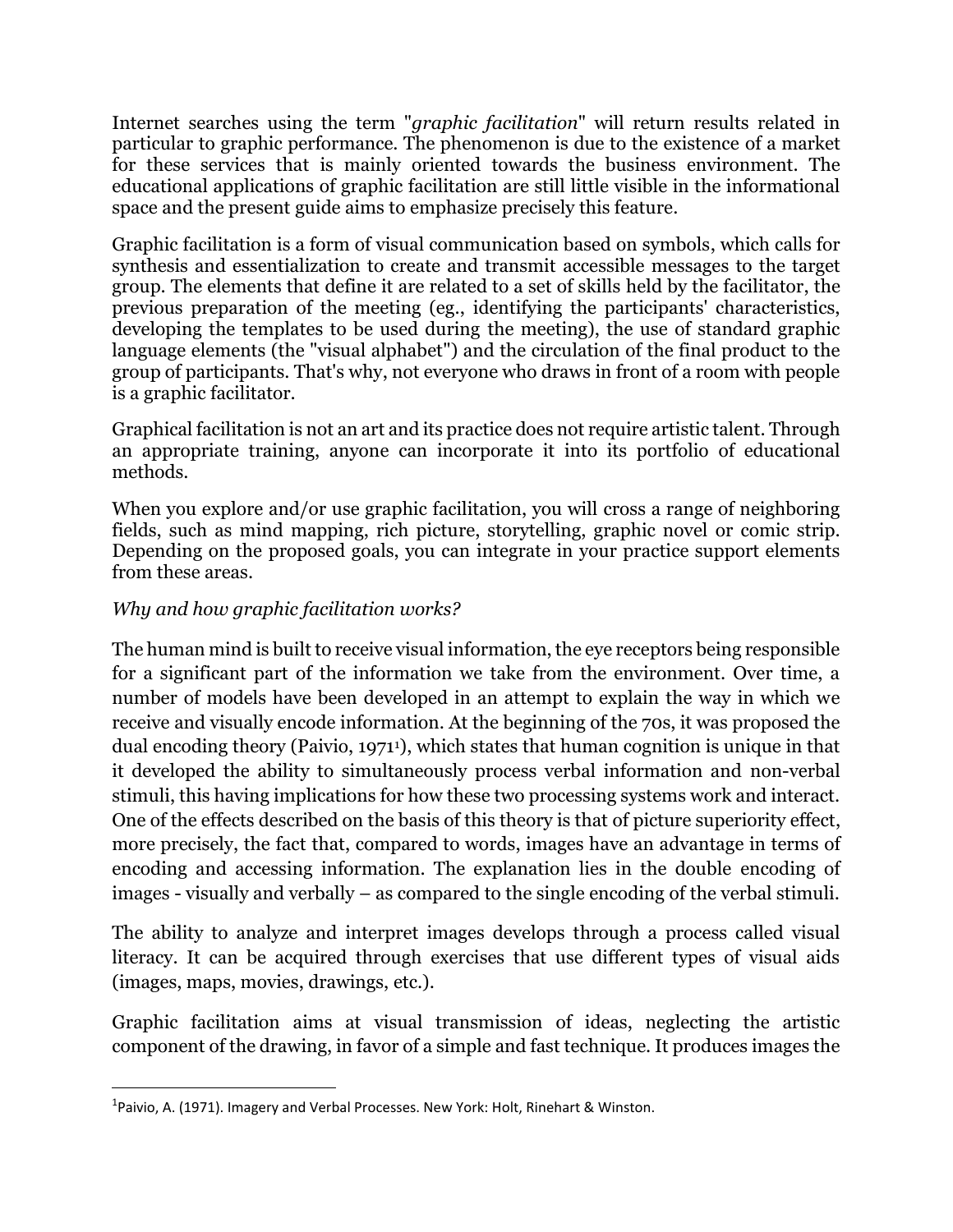participants can easily assign a common meaning. In order to achieve this aim, it calls upon on a large-scale easy to recognize symbols and, when it comes to providing elements for which there are no already-recognized symbols, the main mechanism to which it calls is represented by simplification and essentialization.

When using symbols, you should keep in mind that they are dependent on the contexts in which they were created (eg road signs, color significance, noble coats of arms, company logos) and are in constant evolution. When preparing a session where you will use symbols, it is advisable to analyze their use within the practices of the group you are addressing, in order to choose the right symbols in the respective context.

The first theorists of graphic design (Sibbet, ...<sup>2</sup>) highlighted the fact that, by creating artifacts and common representations, graphic facilitation acted as a "visual memory" of a group.

# *In what contexts can it be used?*

 $\overline{\phantom{a}}$ 

Graphic facilitation is a very versatile tool that can be adapted and used in various contexts. Depending on the distribution of roles between facilitators and participants, we can distinguish two types of sessions:

- a type in which the facilitator is an expert on the topic and uses the graphic facilitation to present certain elements and the relationship between them. This corresponds to the **teaching-learning processes**;
- a type in which the participants are experts and the facilitator helps to build a common understanding of the topic. This corresponds to **the processes dedicated to consultation and exploration**.

A multitude of learning processes (eg. workshops, lectures, video lectures) can benefit the graphic facilitation, as long as they consider its specificity and resources. In this case, those interested in acquiring graphic facilitation skills are teachers and trainers, both in formal and non-formal contexts.

If they are carried out into groups that come from the same organization or have different affiliations, the exploratory endeavors are divided into *internal* or *public*. Both of them aim to solve problems for which the participants are credited with expertise. Whether it is the developing of a new product in a company or a debate about creating new parking places in a neighborhood, a graphic facilitator can make a contribution to managing the process.

Projects supported by the Erasmus+ Programme can incorporate graphical facilitation both in processes of learning and of exploration-planning. Youth projects and, generally,

<sup>&</sup>lt;sup>2</sup> Sibbet, D. Visual Meetings: How Graphics, Sticky Notes and Idea Mapping Can Transform Group Productivity, 2010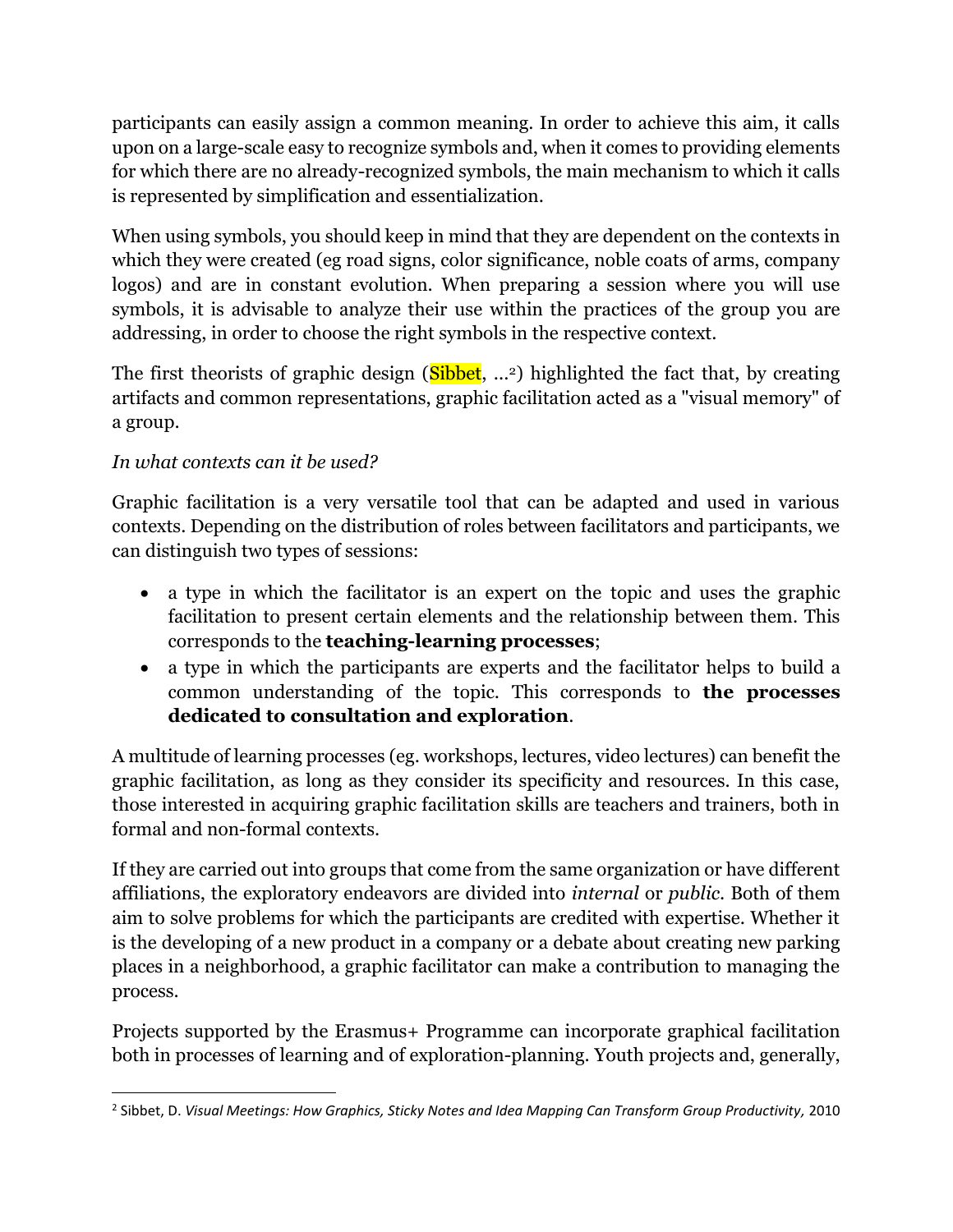those aiming to non-formal learning, are the most obvious candidates for using graphic facilitation, but not the only ones. Other examples may be: its inclusion in teacher training programs, facilitating project meetings, evaluating products and activities, etc.

# **Objectives of graphic facilitation**

Graphic facilitation represents a method that is suitable to a wide variety of contexts and objectives. Depending on when it is used in a process, the goals you can pursue by using graphic facilitation aid are:

- transmitting knowledge;
- exploring a field;
- defining a theme;
- defining actions;
- monitoring the implementation of a process;
- evaluation of results:
- collecting feedback;
- planning for some changes.

In practice, what makes the difference is the template used to lead the session. If the participants are led towards a certain result (eg. a history lesson), the template will be more direct. If participants have to be encouraged to bring their contribution (eg. design of a new product), the template will only be a neutral framework in which information is collected.

# **Benefits of using graphic facilitation**

Why use graphic facilitation? Because it comes with a wealth of potential benefits, both at individual and group level. Even though, at present, scientific studies that emphasize the extent to which participation in graphics facilitation sessions reap certain benefits are limited, some theoretical models and empirical evidence that we have make plausible these benefits.

**At the individual level**, the stimulation offered by the graphic facilitation is able to increase the interest of the participants, help focus attention and facilitate reconnection to the thread of the discussion when the person takes a short break. In the same time, the existence of a visual product makes it possible to capture the whole process at a glance.

The use of this process supports a leap from the understanding at individual level to one at group level. On one hand, the potential level for misunderstanding and confusion is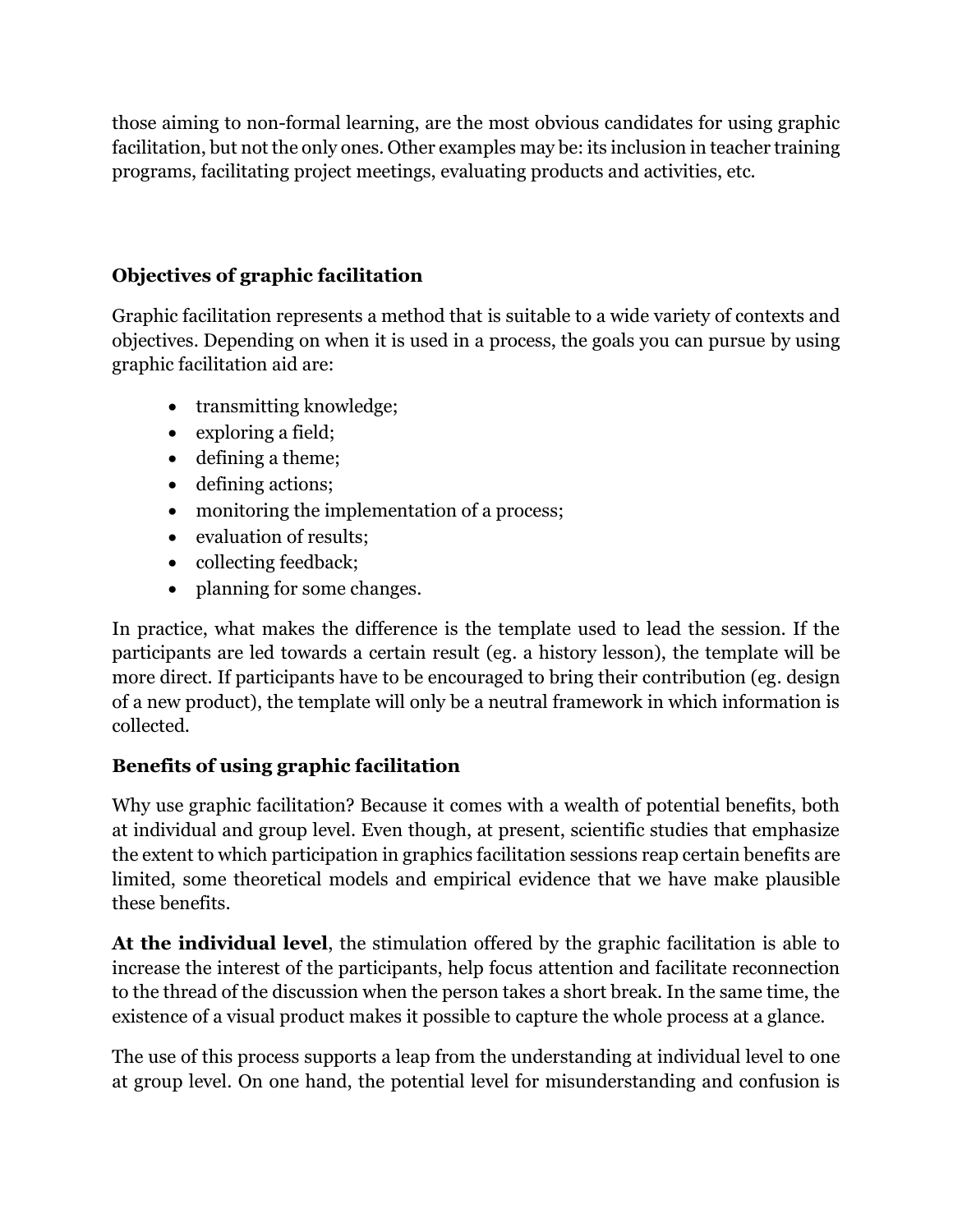reduced, and on the other hand it allows participants to have direct feedback on how their ideas are perceived and understood by others.

**At group level**, graphic facilitation helps creating a group-wide visual memory that can be stored, distributed and reused by both individuals and groups. Graphic facilitation can support the improvement of relationships within the group, by integrating the contribution of each participant, who is thus valued.

In educational contexts, the graphic facilitation may help those with a predilection for visual information in the acquisition and integration of new knowledge.

## <span id="page-8-0"></span>**2. Who can deliver the method?**

The use of graphic facilitation relates to the acquisition of a set of skills and anyone who acquires them can use it. The method is developed and promoted by a community of practitioners, but it is not a field subject to rules, standards or certification systems.

Although drawing confers a specific character to the method, it is only one of the necessary skills. What is generally called artistic talent does not represent an essential factor for the training as a graphic facilitator. Any person who can draw lines and circles meets the minimum criteria to train in the use of the method.

**The key factor affecting access to the status of graphic facilitator is a constant exercise**, along with personal skills, such as listening and communication. An element often overlooked is the resistance to effort required to complete a session.

If you aim at using graphic facilitation in your practice, you need to consider acquiring two groups of skills:

Technical

- knowing the tools required for drawing;
- mounting the drawing support;
- elementary drawing skills (simple lines and shapes);
- notions regarding the use of colors to highlight the content;
- building a portfolio of symbols;
- developing your own graphical language.

#### Conceptual

- filtering and essentializing the information to be transmitted;
- transforming certain concepts and metaphors into images and symbols;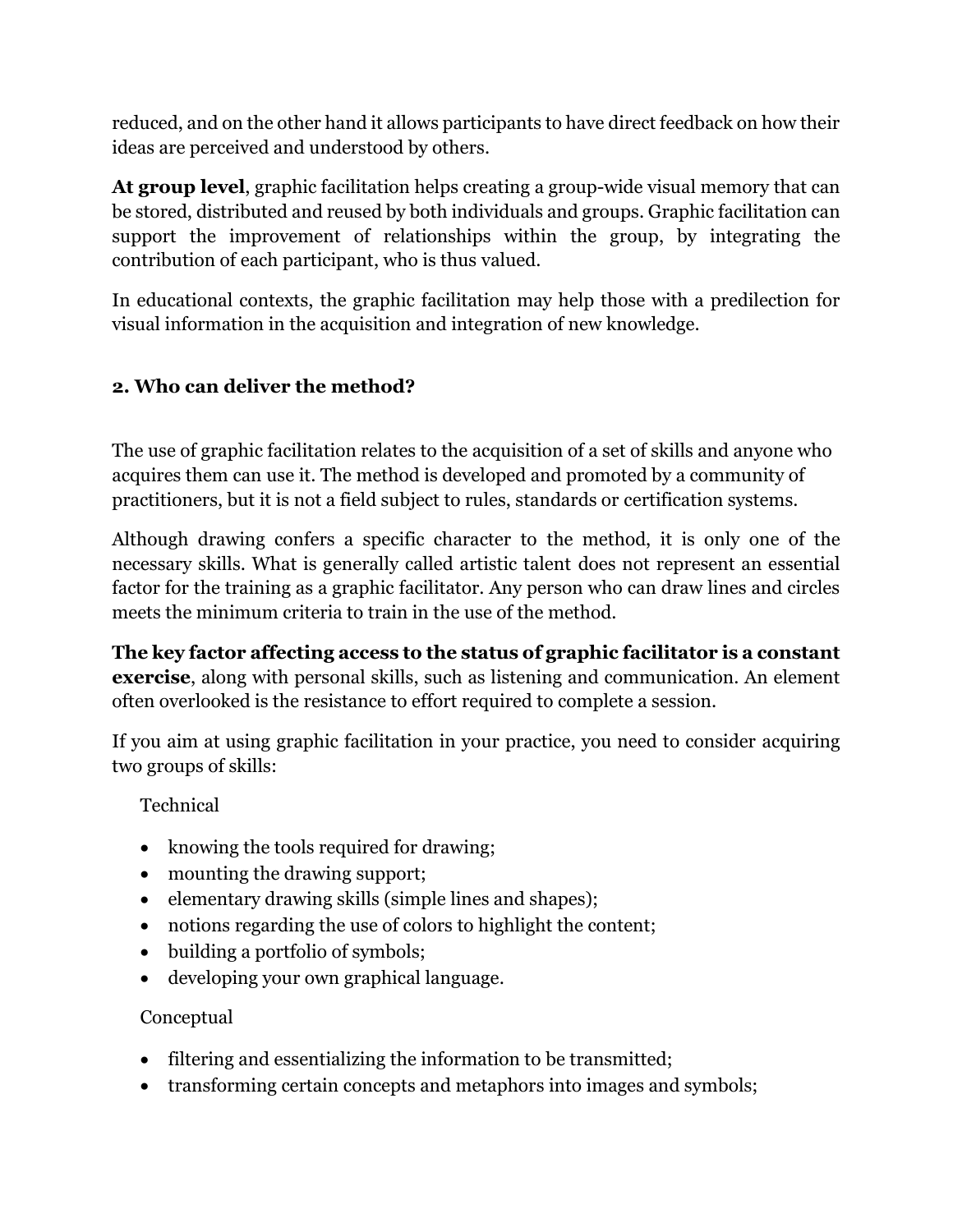- the use of appropriate titles/subtitles/texts;
- creating templates for different types of contexts.

At international level, there are available training programs offered by practitioners or companies, based on their own experience. Among them, there are a number of elements of convergence, but also peculiarities related to individual preferences and the context in which the experience has been acquired. In the Resources chapter you will find some examples.

### **Graphic facilitator training**

In order to be able to use graphic facilitation, you need to get acquainted and acquire dexterity in using a series of visual elements. They represent the "bricks" with which you will build future learning sessions with a graphical feature. Below, we have detailed these elements, divided into three categories, depending on complexity (basic, advanced and complex elements).

### **a) Basic elements**

Several practitioners proposed what, in their view, is a **visual alphabet**, that is, a series of graphical elements on the basis of which any visual representations necessary for graphical support can be built. An example is the one proposed by Sunni Brown3:



3 sunnibrownink.com

 $\overline{\phantom{a}}$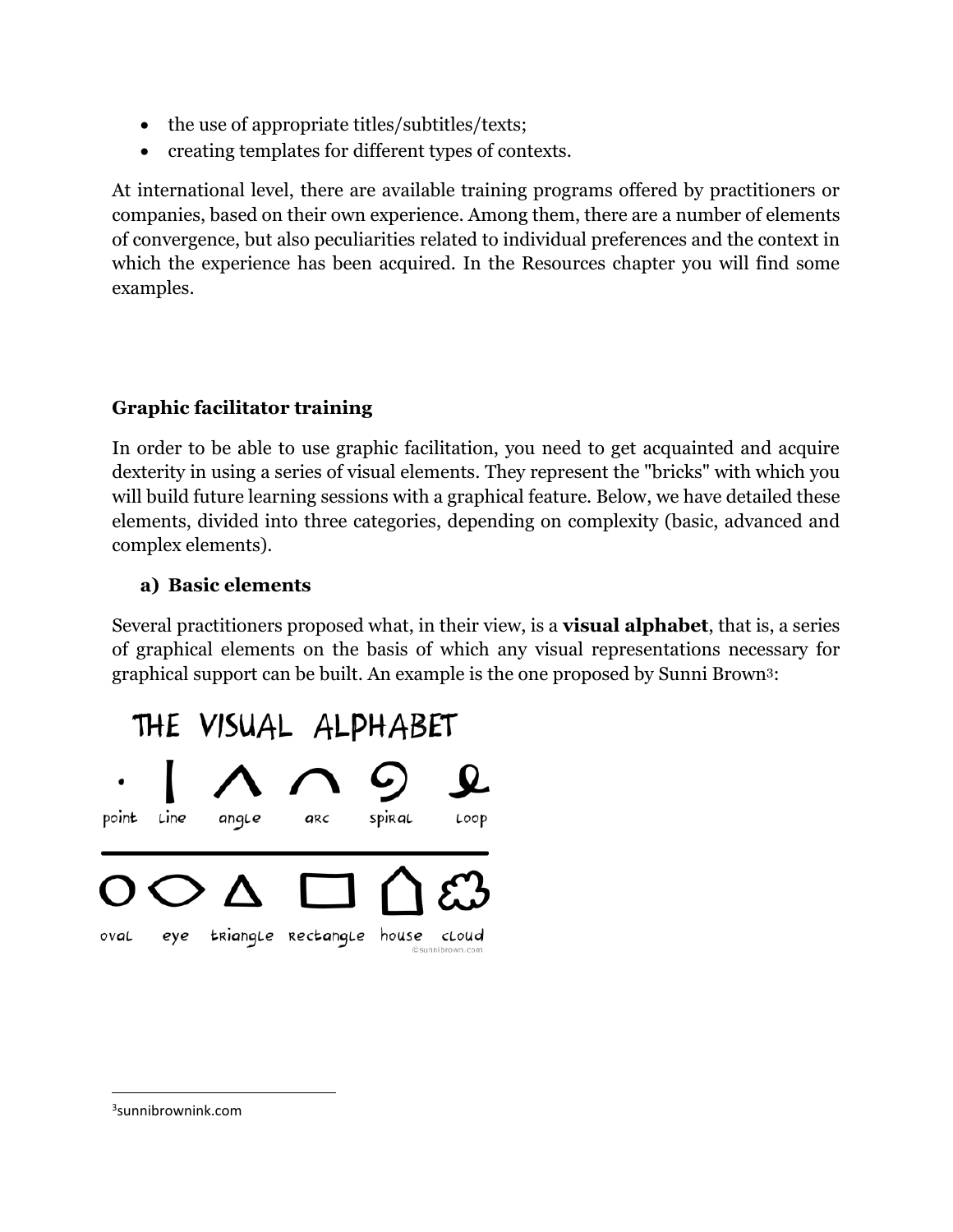Another basic element is the **quadrants**, which you can use to help participants follow the thread of information, highlight an item or organize the drawing space. The Internet is a good source of inspiration for diversifying the quadrants you use. *Ilustratie<sup>4</sup>* 



The use of **human figures** helps to create a connection between the participants and the graphic representations resulting from the sessions. They are simplified and stylized representations that do not aim to recreate the idea of a character. There are a number of choices to draw human figures. It is important to choose one that you feel it represents your style and is easy to draw in a short time. ilustrație**<sup>5</sup>**

Human figures are divided into several categories depending on the element on which they are based:

- "U" turned, to which a circle is added above;
- people drawn using lines;
- "tornado" people;
- "star" people;

 $\overline{a}$ 



<sup>4</sup> https://ro.pinterest.com/hilari\_mateo/graphical-facilitation-containers/

<sup>5</sup> http://cliparting.com/free-stick-figure-clip-art-30986/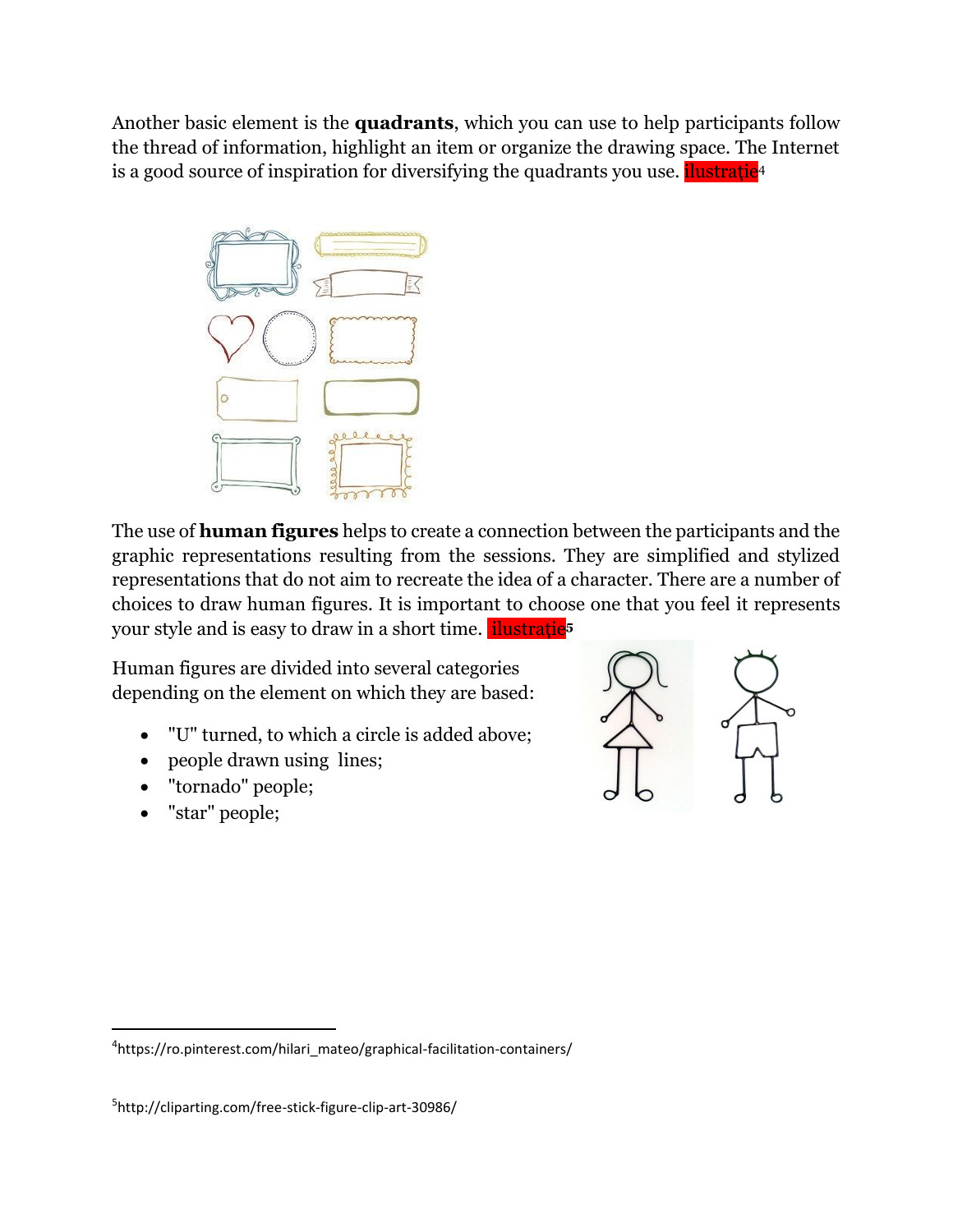• "rectangle" people;

Finally, to convey certain ideas and concepts, they can be written directly, using the **alphabet**. The graphic facilitator must know how to discern when a short text can help understand the message or when it can create an anchor for the participants. **ilustrație**<sup>6</sup>

When using letters, the critical element is legibility. It is important that the text is readable from a distance and the letters should not be confused with each other. Often, it takes a conscious effort of the facilitator to change his writing style into an accessible one.

abcdefghijklm nopqrstuvwx **ABCDEFGHIJ** KLMNOPQRS TUVWXYZyz 1234567890&

Every practitioner has his/her own approach. Here are three short clips exploring other approaches:

[Brandy Agerbeck introduces The Essential 8](https://www.youtube.com/watch?v=3sXsXveYQtc)

[Learning Graphic Facilitation -](https://www.youtube.com/watch?v=S5DJC6LaOCI) 7 Elements by Bigger Picture

[INTRODUCTIONS: Graphic Facilitation as a Tool for Learning](https://www.youtube.com/watch?v=LF0es60xfkg)

# **b) Advanced elements**

Once you acquired some ease in using basic elements, you can use them to create **symbols** for different concepts that you use frequently. They must be easily understandable for the participants. When you introduce a symbol, make sure everyone assigns the same meaning to it. *ilustratie* 

Idea

Becoming

Surprise

 $\overline{a}$ 

A step further on the scale of complexity is the **metaphor**. The mechanism behind it is the equation of one term to another, a process by which a transfer of properties occurs between the two. **ilustratie** 

Knowledgebase

<sup>6</sup> https://xgraffiti.files.wordpress.com/2009/11/112.jpg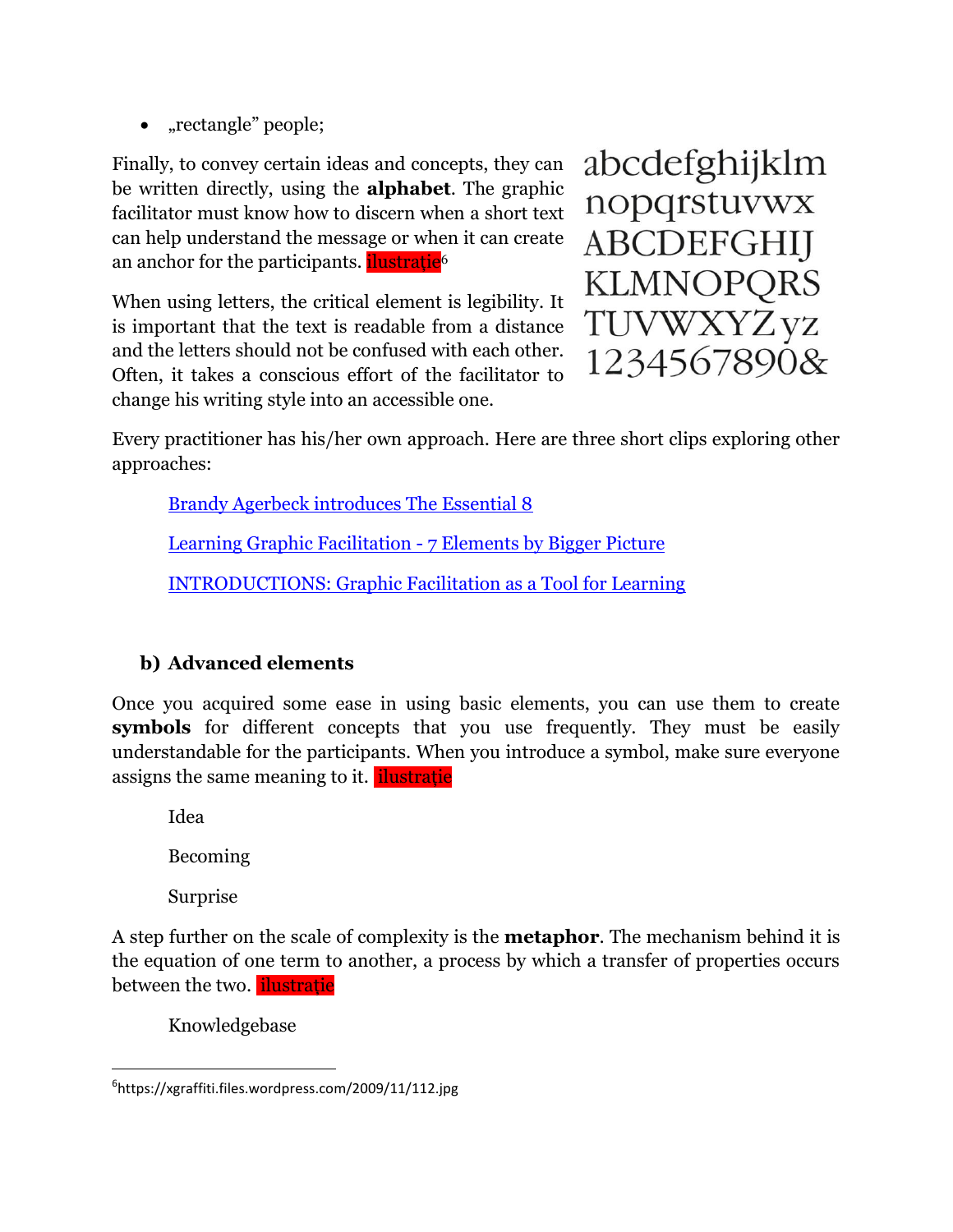Tangible conversation

Brainstorming

Over time, the graphic facilitator develops a portfolio of symbols and metaphors – *a pictionary* – to be used easily during sessions. If the time available during the workshop is very limited, consider the option of drawing the various symbols and metaphors in advance and cut them, so that to simply glue them when needed.

# **c) Complex elements**

**The template** represents the element that links the entire session. Whether you just design it before the session or sketch it out, it will help you shape the discussion. It should mark the main stages of the process that you will facilitate. For example, a template for a SWOT analysis will include separate sections for each of the four elements and a template for an agenda will list the possible moments it will include at the end.

First, you have to choose the theme and title of the template. Consider what colors you could use to highlight the title, which quadrant would be better suited and where it would be best to position (in the center to emphasize its importance? in the upper part because we start to get information from there? to one side so that to have room to detail a path?).

In creating a template, Bas Bakker<sup>7</sup> describes nine steps needed to reach a quality product. Each of them answers a specific question. ilustrație

- 1. Start: *Why do we do it?*
- 2. Goals: *What is the purpose?*
- 3. Content: *What are the essential ingredients?*
- 4. First Design: *What are the visual concepts we will use?*
- *5.* Delete: *What elements can you delete from conceptualization?*
- 6. Conceptualization: *What are the essential elements of drawing?*
- 7. Testing: *Does it work?*
- 8. Final version: *How can it be improved?*

Examples of templates ilustrație

 $\overline{\phantom{a}}$ 

In order to start your way to becoming graphic facilitators you do not have to wait until you find a course somewhere near where you live or online. You can use the "Exercise Room", which you find below, to train in using different elements.

<sup>7</sup>Bas Bakker, *How to design visual templates in 99 examples,* 2016.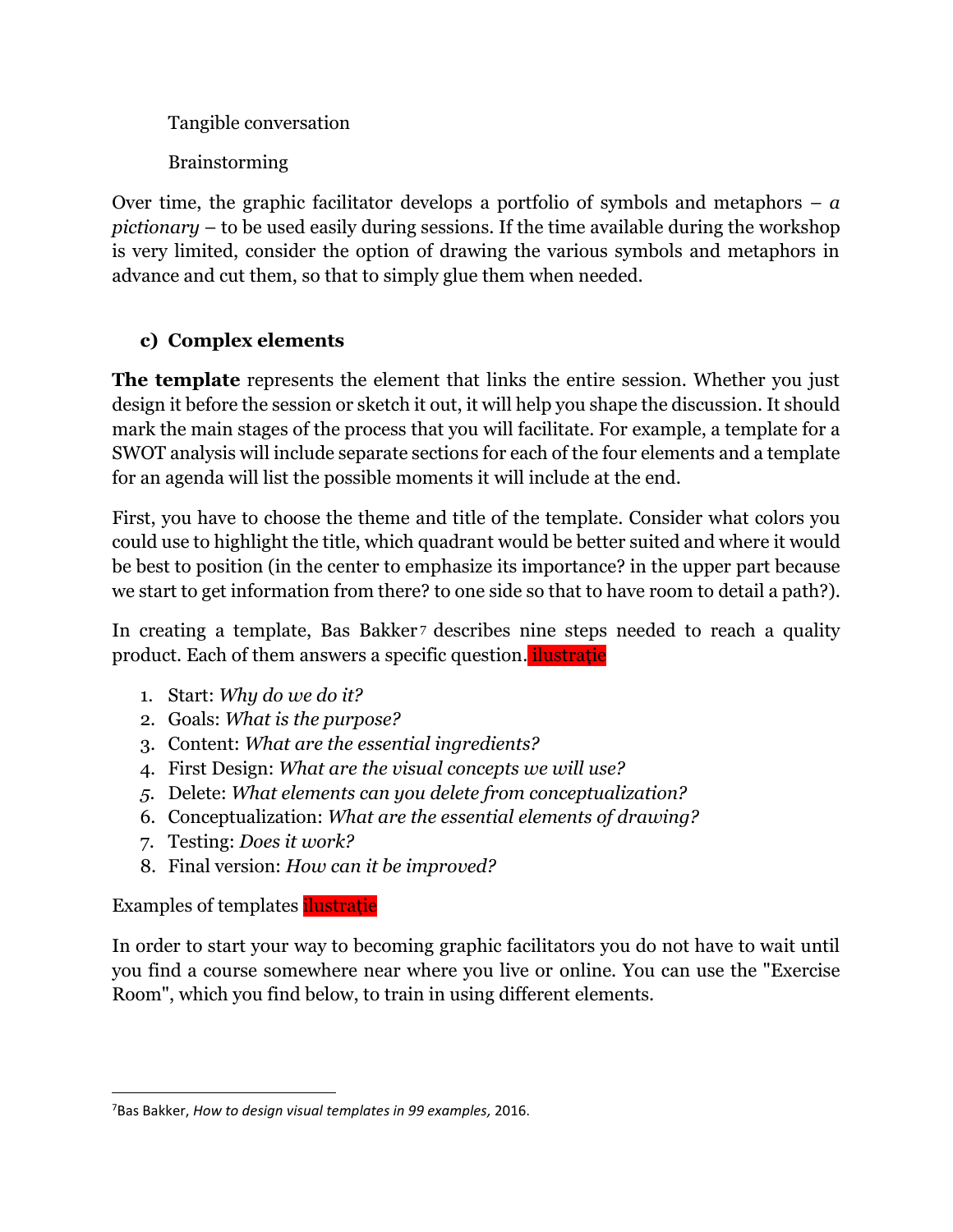#### <span id="page-13-0"></span>**Exercise room**

Start by preparing the **necessary materials**. They mainly consist of white sheets and drawing tools - markers are the most appropriate. Make sure you have the necessary **personal space**. The third element to keep in mind is the **time**. Any time you can devote to the exercises is valuable, but it is good if you can allocate some longer intervals (30-90 minutes) at the beginning. To help you during speed-based exercises, use a clock timer most mobile phones have this feature.

#### **Basic exercises**

| <b>Task</b>                    | <b>Variations</b>           | <b>Extensions</b>           |
|--------------------------------|-----------------------------|-----------------------------|
| On an A3 sheet, draw           | Change the drawing speed.   |                             |
| continuous and dotted          | Draw as fast as you can for |                             |
| lines in different             | 30 seconds.                 |                             |
| directions. Time: 3-5 min.     |                             |                             |
| On an A3 sheet, draw           | Change the drawing speed.   |                             |
| <b>rectangles.</b> Time: $3-5$ | Draw rectangles as fast as  |                             |
| min.                           | you can for 30 seconds.     |                             |
| On an A3 sheet, draw           | Change the drawing speed.   |                             |
| triangles. Time: $3-5$ min.    | Draw triangles as fast as   |                             |
|                                | you can for 30 seconds.     |                             |
| On an A3 sheet, draw           | Change the drawing speed.   |                             |
| circles. Time: 3-5 min.        | Change the shape: oval,     |                             |
|                                | shape of an eye.            |                             |
|                                | Draw circles as fast as you |                             |
|                                | can for 30 seconds.         |                             |
|                                | Without lifting the marker  |                             |
|                                | on the sheet, draw a circle |                             |
|                                | continuously for 1 minute.  |                             |
| On an A3 sheet, draw           | Change the drawing speed.   |                             |
| arrows. Time: 3-5 min.         | Change the shape:           |                             |
|                                | tridimensional arrows.      |                             |
|                                | Draw arrows as fast as you  |                             |
|                                | can for 30 seconds.         |                             |
| On an A3 sheet, draw           | Change the drawing speed.   | By adding a "small tale" to |
| clouds. Time: $3-5$ min.       | Change the shape.           | a cloud, it might represent |
|                                | Draw clouds as fast as you  | a speech bubble, and a      |
|                                | can for 30 seconds.         | series of clouds with       |
|                                |                             | increasing dimensions may   |
|                                |                             | indicate the <i>thought</i> |
|                                |                             | bubble. ilustrație          |
| On a flipchart sheet write     | Write the alphabet (lower   | When exercising the         |
| the alphabet (lower and        | and caps cases) and the     | writing, a related area you |
| caps cases) and figures as     | figures as fast as you can. | can explore is that of      |
|                                | Time: 30 sec.               | calligraphy exercises.      |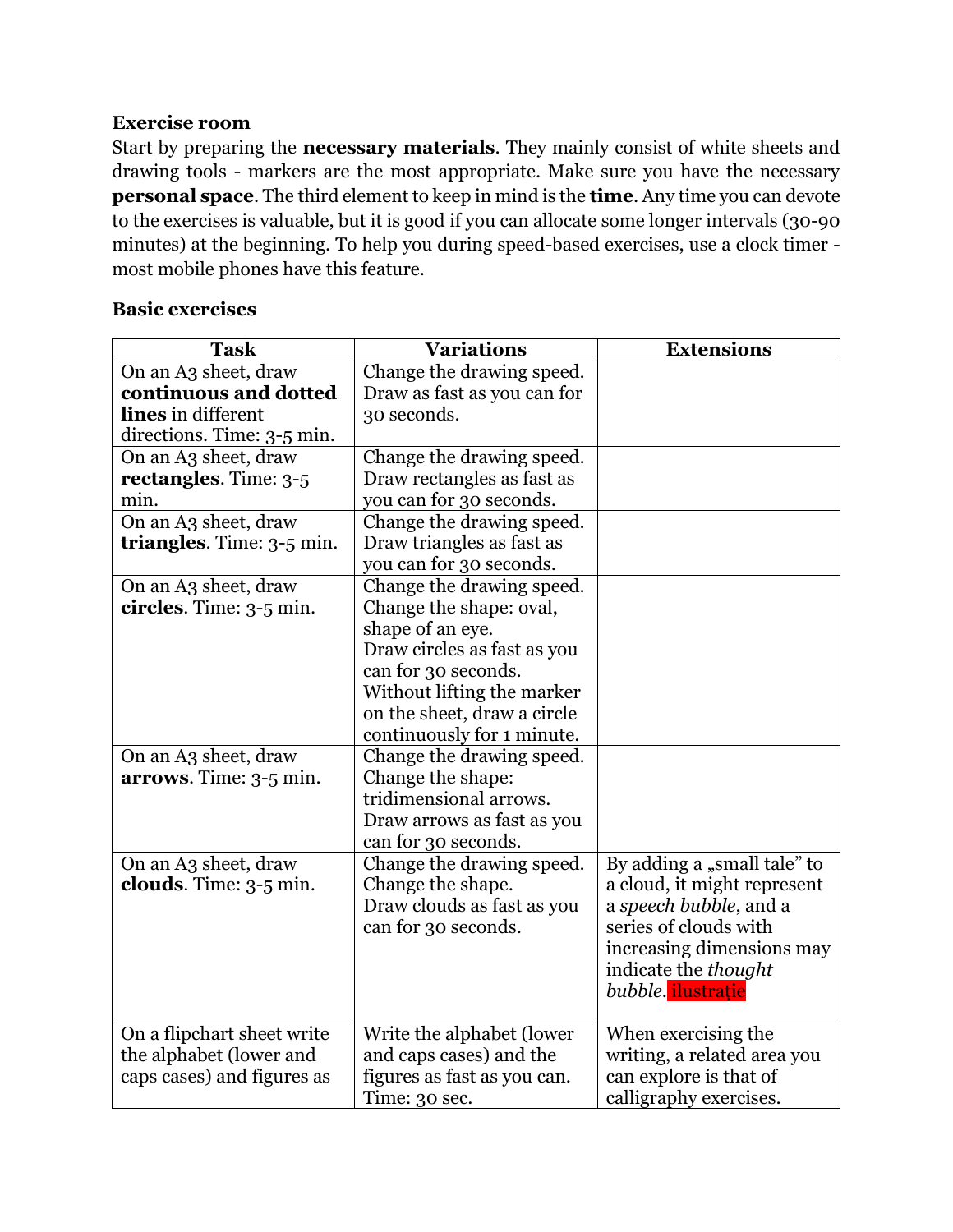| beautiful as you can. Time:       | Write the alphabet (lower     |  |
|-----------------------------------|-------------------------------|--|
| $5 \text{ min.}$                  | and caps cases) and the       |  |
|                                   | figures with regular writing  |  |
|                                   | and at regular speed.         |  |
| On a sheet of plain paper,        | Draw each letter with three   |  |
| write the alphabet twice, at      | lines.                        |  |
| your own pace, using              | Draw each letter with its     |  |
| upper and lower cases.            | wide sides.                   |  |
| Time: $5 \text{ min}$ .           |                               |  |
| On an A3 sheet, draw              | Change the drawing speed.     |  |
| <b>human figures.</b> Time: $3$ - | Change the shape ("star",     |  |
| $5 \text{ min}$ .                 | "tornado", lines, rectangle). |  |

# **Advanced exercise**

1. On an A3 sheet, using symbols and images, draw yourself. Time: 5 min. Materials: 2 markers of different colors.

2. On one A4 sheet draw 10 elements from the environment. There may be items in the area where you are or you can go out. Time: 30 min.

3. On an A3 sheet, draw several times a sheet of paper. It is generally represented as a rectangle without the upper right corner. *ilustrație* 

4. On an already made drawing, use colors to highlight.

5. On an A3 sheet, draw "signposts". These are rectangles with different elements indicating direction and a message. ilustrație

6. Identify and draw symbols for 10 items that are most likely to occur during a session on a particular theme (eg: biology lesson, developing a new pharmaceutical product, train journeys, UNESCO sites).

7. Design and draw graphic symbols for concepts such as: joy, development, exploration, inspiration, convergence, disappearance, productivity.

#### **Complex exercises**

Build a template for each of the following contexts:

- taking visual notes,
- project idea,
- the agenda of an event,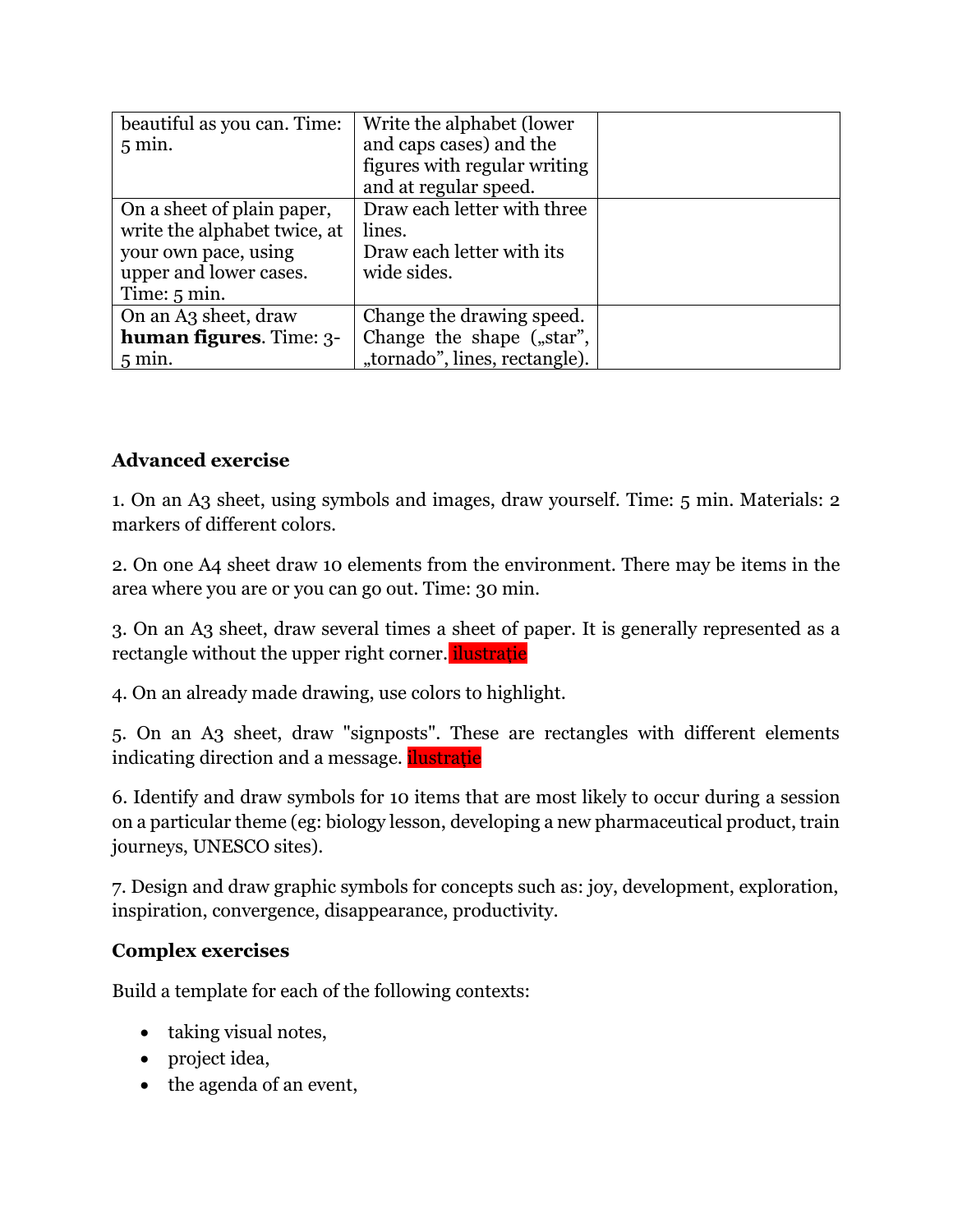• public consultation.

Time: 30 min.

As you design different graphic symbols or find ideas that seem right to you, gather them in a portfolio. Over time, they will help you to build your own visual alphabet.

# <span id="page-15-0"></span>**3. How does it work?**

*1. Preparing a session*

The graphic facilitator should be consulted in choosing the room where the session will be held. It should allow participants to sit or move comfortably as needed. Inappropriate space (eg., too small, with insufficient space for displaying the drawing, where not everyone can see the image well) will significantly affect both the process and the results.

Answer the question "*who is the expert on the explored topic? myself or the participants?*" It will guide you through the type of exercises you will propose and which will be reflected through the drawing.

Reflect on the template you will use. Most of the time, it is useful to sketch it before the session, in order to reduce the drawing time and increase the process time. Create a portfolio of 8-10 items that might appear during the session.

If you have access to the participants (eg. via e-mail), you can ask questions that are relevant to the proposed theme: *what image do they relate the topic to? did they work in similar ways? are there certain aspects that they want to reach during the session? what are their expectations at the end?*

Before starting the session, make sure you have the needed materials: paper, markers, scotch, correction fluid, scissors, other workshop-specific materials. It is preferable that the paper used is of a larger size. It must be located in a place that allows all participants to see what is being drawn.

*2. Introduction*

Present to the participants what will happen and the rules of the session*: what types of exercises will be used, how long they will last, how they can express their opinions, what are the results they can expect, what will happen with the products to be created*.

During the warm up exercise suggest the participants to involve themselves in the drawing process (eg *using symbols and images, drawing in 5 minutes a representation*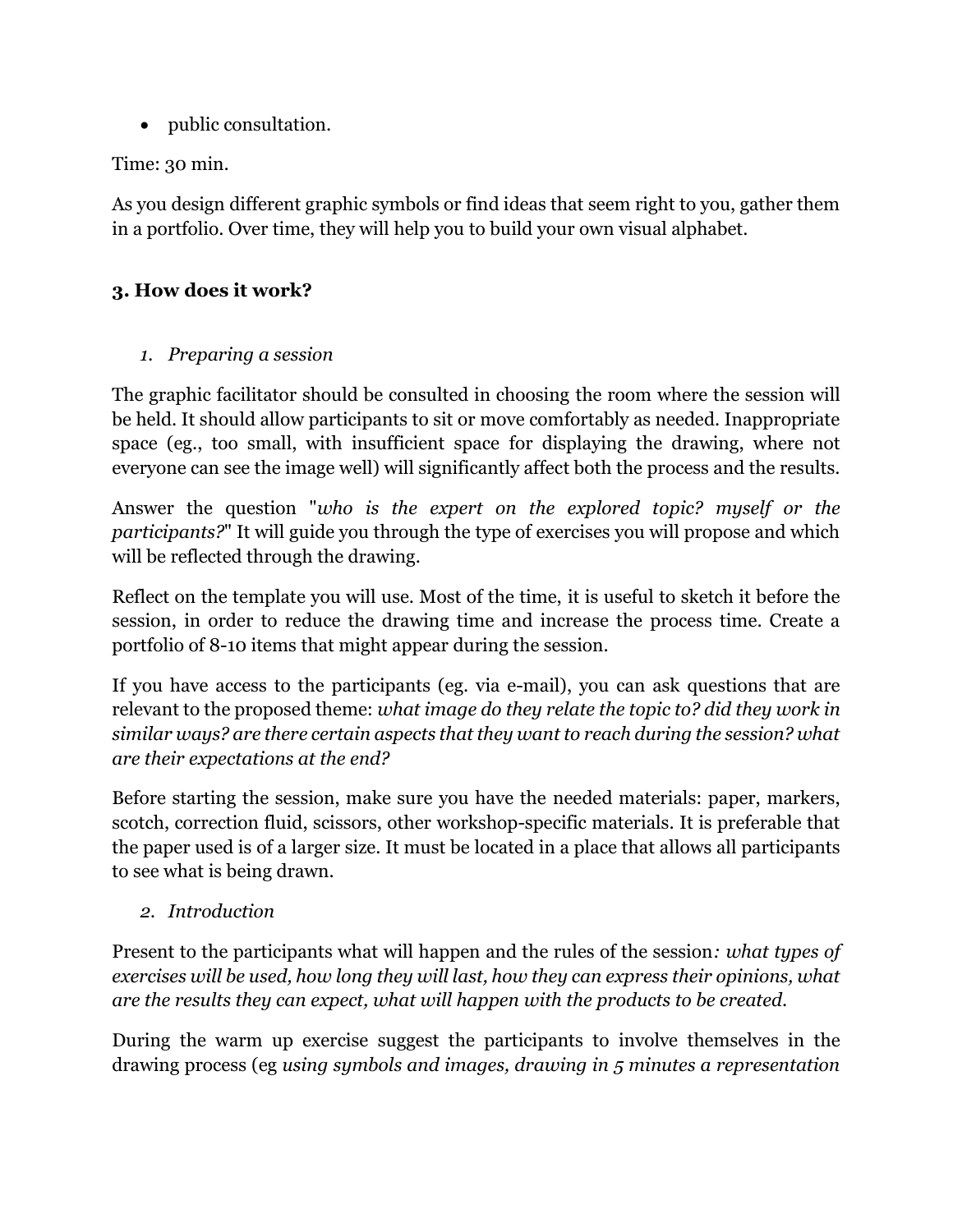*of one's own person*). Such an approach helps to connect participants to what is about to happen.

If you intend to involve the participants during the sessions in exercises that suppose drawing, let them know from the beginning. Explicitly mention the fact that there is no need for talent and encourage them.

# *3. Implementation*

As the workshop is carried out, add items to the template that you imagined and prepared before. The time you have for drawing will be very limited. If the topic discussed is less familiar, you may use an image dictionary if needed.

If a drawing is not clear enough, you can add an explanatory text. In order to be sure that you have the necessary space, it is advisable to first write the text and then just draw a frame around it. As you gain experience and dexterity, you will discover many such practical elements.

There will always be the temptation to allow more time to the drawing so that to give it a more aesthetic dimension. In most cases, you will not have the necessary time and the shift from idea to drawing will have to be almost immediate.

Do not be afraid to ask for clarifications and suggestions for graphic representations from participants. The end product will be all the more useful as they will feel better understood.

At the end of the session, give yourself time to reflect on the process and its results: *is the image a good representation of the explored topic? does it allow the participants to comprise the topic at a glance? will it be used in the future to bring the process forward?*

*4. The product and its circulation*

Unlike other methods and techniques that facilitate learning, which end with the session, graphic facilitation also has a very important component afterwards.

Ask participants about feedback on the product (*something missing - something unclear - something that should not be?*). Take advantage of any breaks to allow participants to get closer to the drawing and analyze it deeper.

Participants will be able to take pictures of the final drawing with their mobile phone, but it is preferable for the facilitator and organizers to prepare a good quality version that can be distributed to the group. Depending on the technical means available, the drawing can be photographed or scanned. If the size of the drawing is large, multiple images may need to be combined.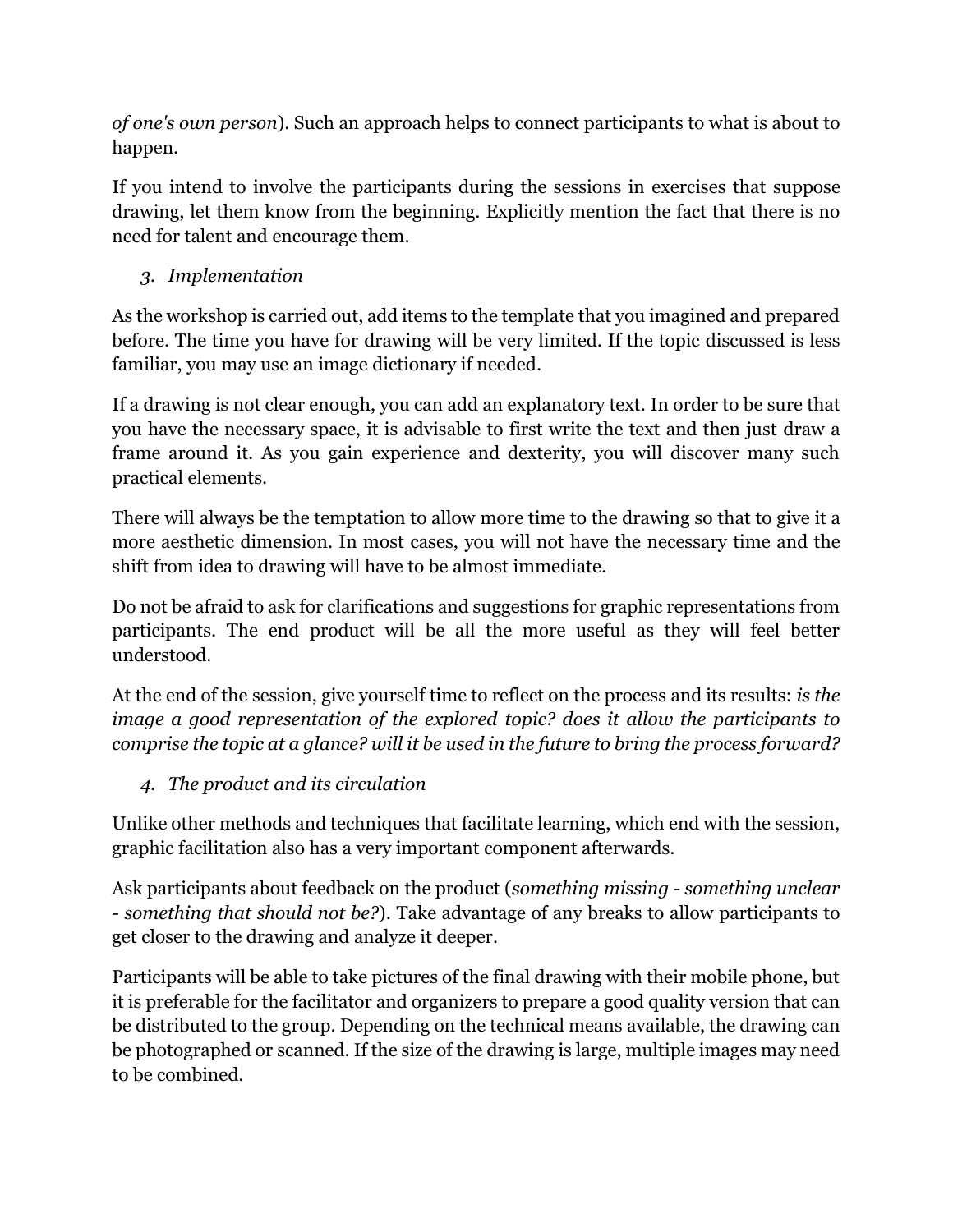An option that can be considered is the use of a video camera to capture how the drawing evolves. During post-processing, time lapse can be used to condense the entire session within 2-3 minutes.

If you find it useful and have some space available, display the drawing.

## <span id="page-17-0"></span>**Evaluation**

In order to improve your work and make sure you achieve what you planned, it is important that, at the end of the session and possibly after a certain period of time, evaluate whether and how the proposed goals have been achieved.

Participants are the ones from whom you need to collect direct feedback on what happened and how it impacted them. Do not limit yourself with answers like "*I liked it/did not like it*", but try to highlight concrete elements ("*How did it help you*?", "*Were there were any moments when things were less clear?* ","*What would help you make the experience more effective*?" etc.). Especially during the first contacts with this facilitation technique, participants tend to provide overly positive feedback. In order to more accurately evaluate the results, it is advisable to carry it out again after a while.

Another source of feedback is represented by the indirect beneficiaries who can be questioned about the possible effects they have noted as a result of the graphic facilitation sessions. For example, if we refer to a school context, the parents of the pupils will be asked if they think that certain indicators (eg. motivation to learn, ease of understanding, willingness to participate, a feeling of personal value, a feeling of inadequacy) have changed.

The effects of some sessions in which graphic facilitation has been used should be tracked against the goals (learning, exploration, deliberation).

## <span id="page-17-1"></span>**Critical aspects**

The way to becoming a graphic facilitator should be available to anyone, but unfortunately there are some factors limiting it. Many people equate "*drawing*" with "*drawing talent*", which is not true for the role of graphic facilitator. Some people also had normative educational approaches, whose message was that they could not draw "right", which later led to bottlenecks in terms of graphic expression.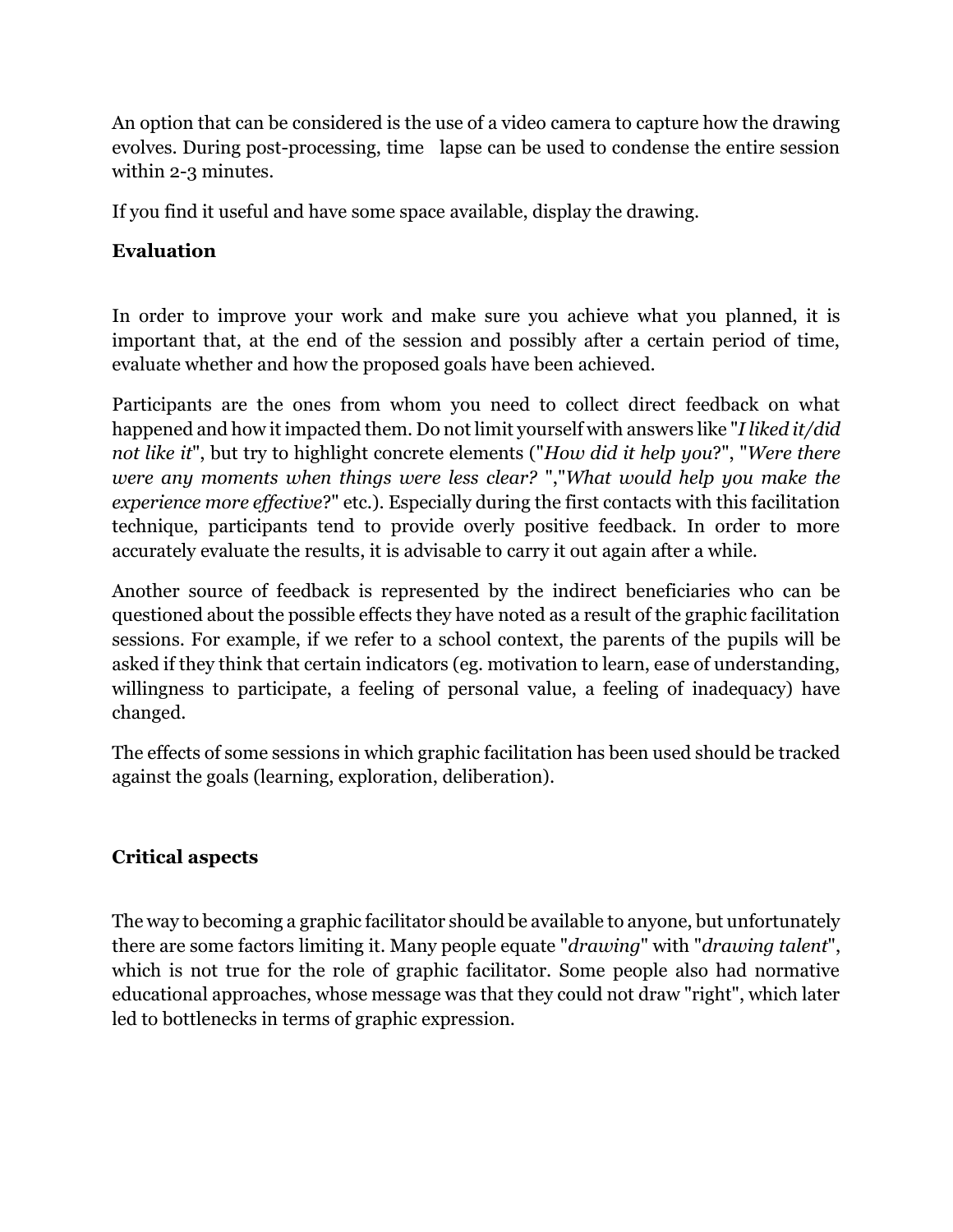During the sessions, consider the possibility of unforeseen effects, either positive or negative, when you directly address the participants. It is more likely that such effects occur when the topic discusses is highly emotional.

Do not be afraid to venture into working methods that have elements in common with graphic facilitation, such as taking visual notes, graphics recording, mind maps, etc. Seek inspiration in cartoons and graphic novels to enrich your visual portfolio.

Graphic facilitation is continuously developed by a community of passionate people. Join this community to benefit from its experience, but also to offer your own experience.

#### <span id="page-18-0"></span>**Resources**

Websites:

[www.sunnibrown.com](http://www.sunnibrown.com/) <http://www.masterfulfacilitation.com/subpage/products/free-mini-course> <https://alistapart.com/article/the-miseducation-of-the-doodle> <https://eu.neuland.com/> <http://www.livesketching.com/>

Books

Sunni Brown: *The doodle revolution*, 2015 David Sibbet: *Visual Meetings: How Graphics, Sticky Notes and Idea Mapping Can Transform Group Productivity,* 2010. Bas Bakker: *How to design visual templates in 99 examples*, 2016. Siiri Taimla, Mark Taylor, Buzz Bury, Tanel Rannale: *[Graphic express: First steps to graphic facilitation in youth work](http://educationaltoolsportal.eu/en/tools-for-learning/introducing-graphic-express)*, 2014 **Drawing ≠ Drawing talent**

Video

Brandy Agerbeck introduces The Essential 8: <https://www.youtube.com/watch?v=3sXsXveYQtc> Learning Graphic Facilitation - 7 Elements by Bigger Picture: <https://www.youtube.com/watch?v=S5DJC6LaOCI> INTRODUCTIONS: Graphic Facilitation as a Tool for Learning: <https://www.youtube.com/watch?v=LF0es60xfkg>